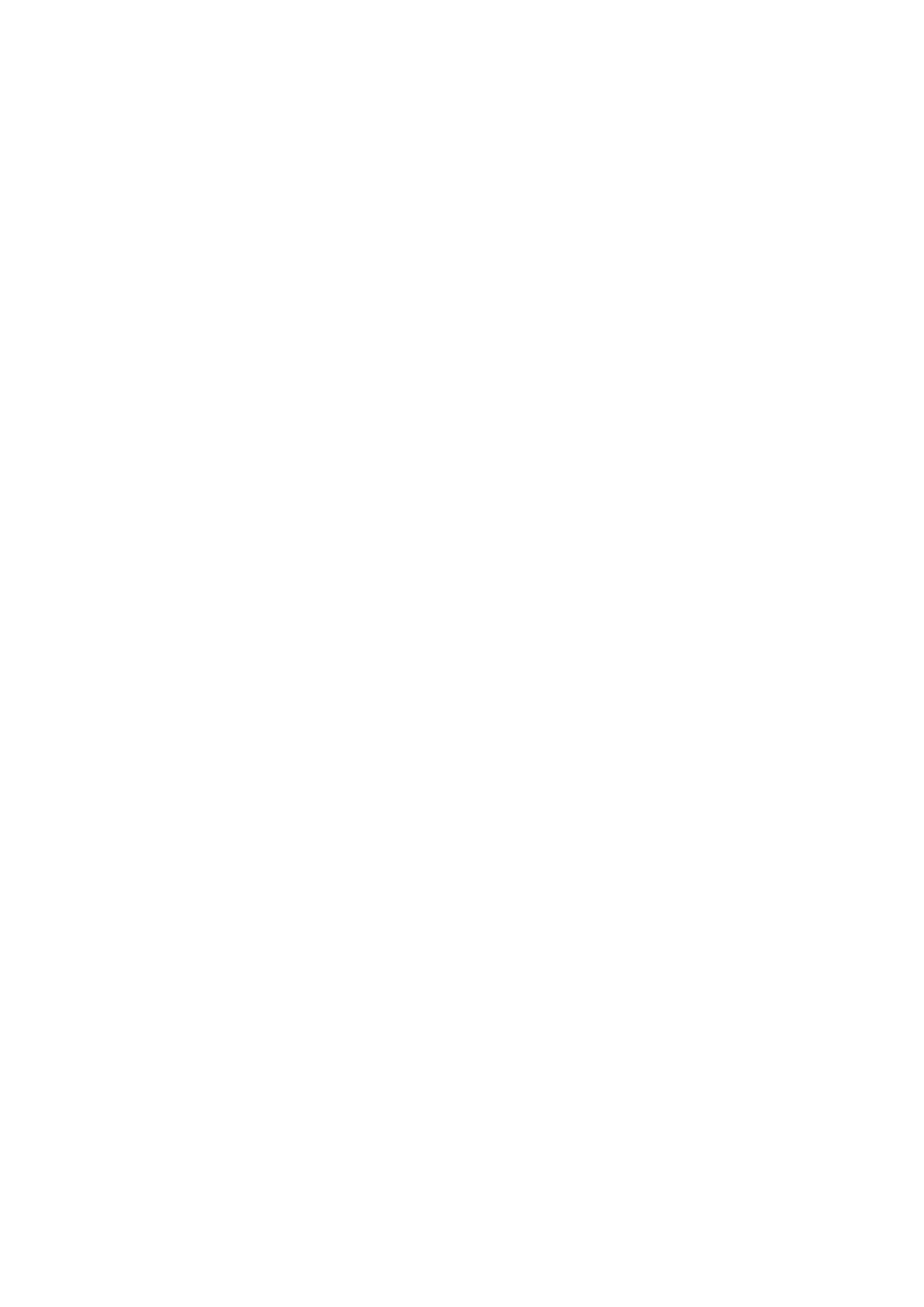## **CLAYTON UTZ**

| Sydney | Melbourne | Brisbane | <b>Perth</b> | Canberra | Darwin Hong Kong |
|--------|-----------|----------|--------------|----------|------------------|
|        |           |          |              |          |                  |

**Email**

18 April 2011

Justice C E Holmes Commissioner Queensland Floods Commission of Inquiry 400 George Street BRISBANE QLD 4001

Our ref 12415/80116890

Dear Commissioner

#### **Queensland Flood Commission of Inquiry - Request by Ipswich City Council (ICC) for Supplementary Statement from Witness, Mr Baddiley (Bureau of Meteorology (BoM))**

We refer to the evidence of Mr Davidson (BoM). In responding to a number of questions from Senior Counsel for ICC in relation to aspects of BoM modelling for predicting flood peaks in the Bremer River, Mr Davidson stated that such questions should be directed to Mr Baddiley. Please find set out below a number of issues which ICC has identified which Mr Baddiley may be able to assist with:

1. According to Schedule 1A to the Statement of Robert Ayre (exhibit 17A tendered before the Commission of Inquiry) on 11 January 2011 between 8.00 am and 4.00 pm the Flood Operation Centre (**FOC**) issued 9 directives in relation to releases from the Wivenhoe Dam whereby the volume of water being released increased as follows:

| <b>Release Time</b> | <b>Release Directive No.</b> | <b>Release Volume</b>               |
|---------------------|------------------------------|-------------------------------------|
| 8.00 am             | WD 12                        | $2,753$ m <sup>3</sup> per sec      |
| 9.00 am             | <b>WD13</b>                  | 2,991 $m^3$ per sec                 |
| $12.00$ pm          | <b>WD14</b>                  | 3,667 $m^3$ per sec                 |
| $1.00 \text{ pm}$   | WD 15 and WD 16              | $4,250 \text{ m}^3 \text{ per sec}$ |
| $2.00 \text{ pm}$   | WD 17 and WD 18              | $4,562$ m <sup>3</sup> per sec      |
| $3.00 \text{ pm}$   | WD 19 and WD 20              | 5,167 $m^3$ per sec                 |
| $4.00 \text{ pm}$   | WD 21 and WD 22              | 5,786 $m^3$ per sec                 |

Were these actual releases:

- (a) communicated by FOC to BoM?
- (b) taken into account by BoM in predicting the flood peak for the Bremer River at Ipswich?
- (c) if yes, how were these actual releases taken into account in the BoM modelling?
- 2. Was BoM requested by FOC on 11 January 2011 to model the impact on Brisbane and Ipswich of the following releases from Wivenhoe Dam:

Level 28, Riparian Plaza, 71 Eagle Street, Brisbane QLD 4000, Australia<br>GPO Box 55. Brisbane QLD 4001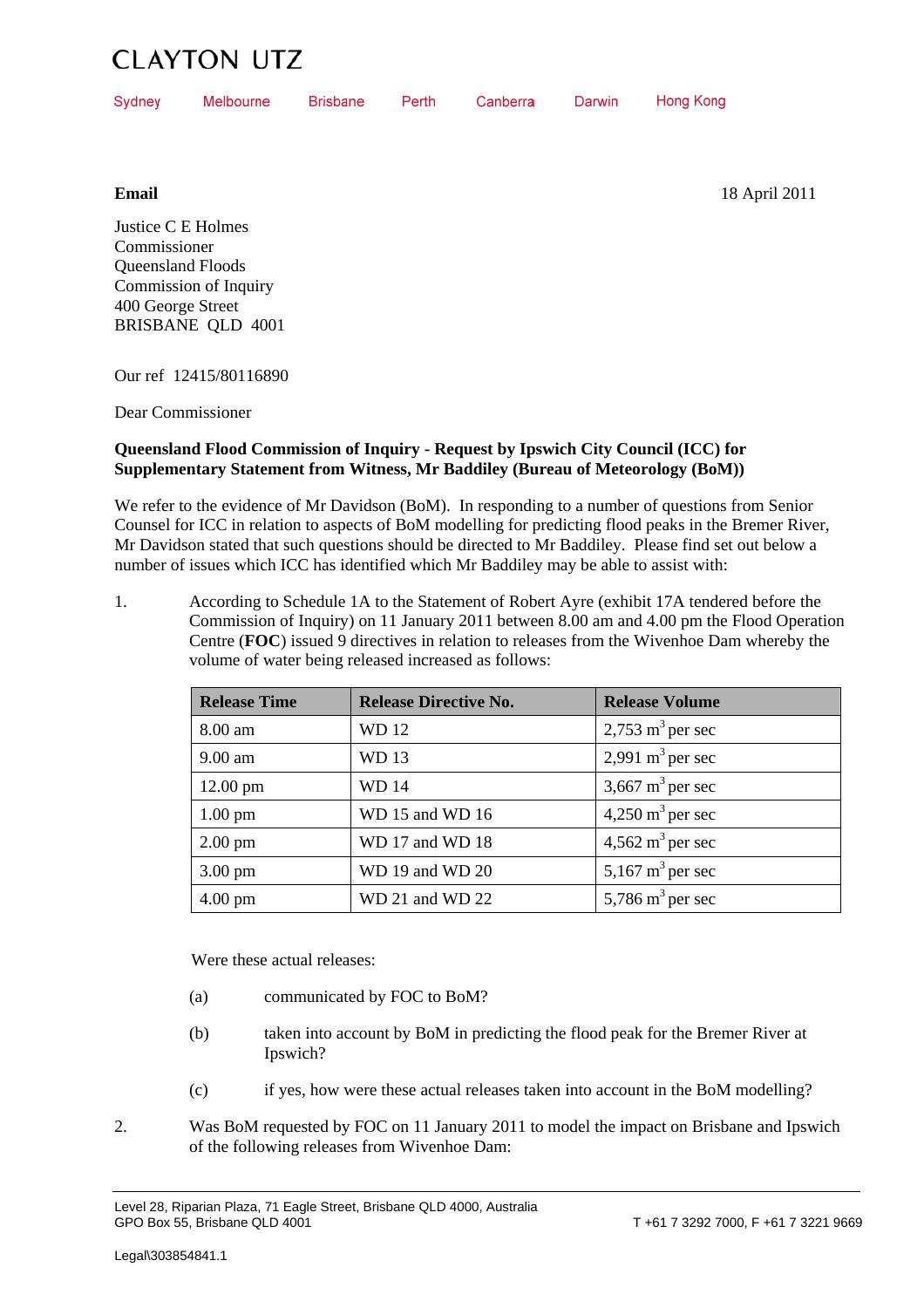# CLAVTON LITZ

| Sydney |                                                                                                                                                                                                                                                                                                                                                                                                                                                                                  | <b>Melbourne</b>                                         | <b>Brisbane</b>                             | Perth | Canberra                                                                                                                                                                                | Darwin | <b>Hong Kong</b> |                                                                                                                                                                                                                    |
|--------|----------------------------------------------------------------------------------------------------------------------------------------------------------------------------------------------------------------------------------------------------------------------------------------------------------------------------------------------------------------------------------------------------------------------------------------------------------------------------------|----------------------------------------------------------|---------------------------------------------|-------|-----------------------------------------------------------------------------------------------------------------------------------------------------------------------------------------|--------|------------------|--------------------------------------------------------------------------------------------------------------------------------------------------------------------------------------------------------------------|
|        | Justice C E Holmes                                                                                                                                                                                                                                                                                                                                                                                                                                                               |                                                          |                                             |       |                                                                                                                                                                                         |        |                  | 18 April 2011                                                                                                                                                                                                      |
|        |                                                                                                                                                                                                                                                                                                                                                                                                                                                                                  |                                                          |                                             |       |                                                                                                                                                                                         |        |                  |                                                                                                                                                                                                                    |
|        | (a)                                                                                                                                                                                                                                                                                                                                                                                                                                                                              |                                                          | 6,750 m <sup>3</sup> per sec;               |       |                                                                                                                                                                                         |        |                  |                                                                                                                                                                                                                    |
|        | (b)                                                                                                                                                                                                                                                                                                                                                                                                                                                                              |                                                          | 4,000 m <sup>3</sup> per sec;               |       |                                                                                                                                                                                         |        |                  |                                                                                                                                                                                                                    |
|        | (c)                                                                                                                                                                                                                                                                                                                                                                                                                                                                              |                                                          | 9,000 m <sup>3</sup> per sec;               |       |                                                                                                                                                                                         |        |                  |                                                                                                                                                                                                                    |
|        | (d)                                                                                                                                                                                                                                                                                                                                                                                                                                                                              |                                                          | 10,000 $m^3$ per sec?                       |       |                                                                                                                                                                                         |        |                  |                                                                                                                                                                                                                    |
| 3.     | If yes to any part of 2 above, who from FOC made the request and who from BoM received the<br>request?                                                                                                                                                                                                                                                                                                                                                                           |                                                          |                                             |       |                                                                                                                                                                                         |        |                  |                                                                                                                                                                                                                    |
| 4.     | Did Mr Baddiley undertake the modelling requested by FOC?                                                                                                                                                                                                                                                                                                                                                                                                                        |                                                          |                                             |       |                                                                                                                                                                                         |        |                  |                                                                                                                                                                                                                    |
| 5.     | If yes to 4, what was the result of this modelling?                                                                                                                                                                                                                                                                                                                                                                                                                              |                                                          |                                             |       |                                                                                                                                                                                         |        |                  |                                                                                                                                                                                                                    |
| 6.     | Did Mr Baddiley participate in a telephone conference with the 4 dam engineers from FOC at<br>3.49 pm on 11 January 2011 in respect of this modelling?                                                                                                                                                                                                                                                                                                                           |                                                          |                                             |       |                                                                                                                                                                                         |        |                  |                                                                                                                                                                                                                    |
| 7.     | If yes to 6, did Mr Baddiley (or another person from BoM) inform the FOC engineers that a<br>possible maximum release scenario of 10,000 $m3$ per second would be of a similar magnitude to<br>the 1893 flood event?                                                                                                                                                                                                                                                             |                                                          |                                             |       |                                                                                                                                                                                         |        |                  |                                                                                                                                                                                                                    |
| 8.     | As to BoM's flood warning issued at 9.29 am on 11 January 2011, how was the 16m flood peak<br>of the Bremer River modelled?                                                                                                                                                                                                                                                                                                                                                      |                                                          |                                             |       |                                                                                                                                                                                         |        |                  |                                                                                                                                                                                                                    |
| 9.     |                                                                                                                                                                                                                                                                                                                                                                                                                                                                                  | Were the Wivenhoe releases factored into this modelling? |                                             |       |                                                                                                                                                                                         |        |                  |                                                                                                                                                                                                                    |
| 10.    | How does the BoM modelling deal with the impact of the Moggill peak on the Bremer River and<br>its tributaries, that is, in the sense of any backflow effect from the Brisbane River?                                                                                                                                                                                                                                                                                            |                                                          |                                             |       |                                                                                                                                                                                         |        |                  |                                                                                                                                                                                                                    |
| 11.    | Please note that the BoM flood warning issued at 9.29 am on 11 January 2011 predicted that the<br>peak of 16m would be reached "during Wednesday". Can you please explain what is meant by<br>the expression "during Wednesday" - is this intended to refer to any particular time period during<br>Wednesday and, if so, what time period or is it intended to mean any time after midnight on<br>Tuesday?                                                                      |                                                          |                                             |       |                                                                                                                                                                                         |        |                  |                                                                                                                                                                                                                    |
| 12.    | If you assume that the Bremer River height at the Ipswich gauge reached 16m at approximately 9<br>pm on Tuesday 11 January 2011, can you express any opinion on what might have been the<br>reason for the difference in timing between the BoM predicted timing for the 16m height and the<br>actual timing that the Bremer River height reached 16m and, particularly, can you express an<br>opinion on whether the timing was affected by the releases from the Wivenhoe Dam? |                                                          |                                             |       |                                                                                                                                                                                         |        |                  |                                                                                                                                                                                                                    |
| 13.    |                                                                                                                                                                                                                                                                                                                                                                                                                                                                                  |                                                          | Brisbane River factored into the modelling? |       | As to BoM's flood warnings issued at 3.24 pm predicting a flood peak of the Bremer River at<br>the releases from Wivenhoe factored into the modelling; was any backflow effect from the |        |                  | Ipswich of 22 metres, how was this peak modelled eg was it a purely Bremer River event; were                                                                                                                       |
| 14.    |                                                                                                                                                                                                                                                                                                                                                                                                                                                                                  |                                                          |                                             |       |                                                                                                                                                                                         |        |                  | If BoM knew that the FOC were increasing the volume of releases from the Wivenhoe Dam on<br>4 occasions (from 2,991 m <sup>3</sup> per sec to 5,167 m <sup>3</sup> per sec) since the BoM 9.29 am warning, was any |

consideration given to issuing an earlier warning than that issued at 3.24 pm?